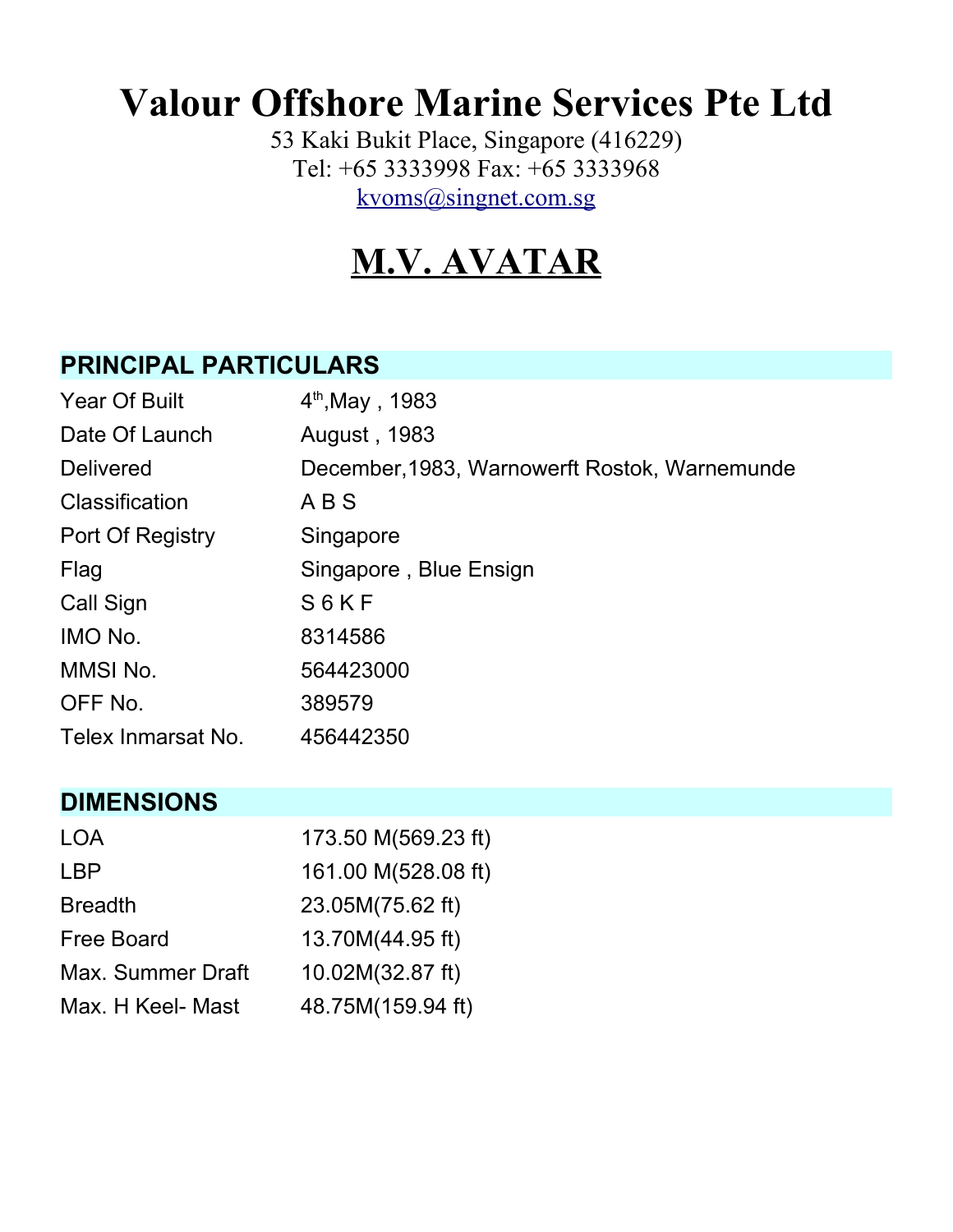## **CAPACITIES**

| Gross Tonnage, GRT         | 15893T    |
|----------------------------|-----------|
| Net Tonnage, NRT           | 8092T     |
| Dead Weight, DW            | 17850T    |
| <b>Summer Displacement</b> | 26770T    |
| Light Ship                 | 8920T     |
| Suez Canal ID No.          | 16459T    |
| <b>GRT</b> , Suez Canal    | 16456.77T |
| NRT, Suez Canal            | 15053.92T |
| Panama Canal ID No.        | 364282    |
| NRT, Panama Canal          | 13313T    |

## **CONTAINER CAPACITY**

| <b>Total</b> |     | 515 Units (20 / 8 / 8.6) Foot |         |
|--------------|-----|-------------------------------|---------|
| <b>Holds</b> | 277 | 55/55/45/61/61                | 5 Tiers |
| <b>Deck</b>  | 238 | 92/84/62                      | 3 Tiers |
|              |     |                               |         |
| <b>Total</b> |     | 228 Units (40/8/8.6) Foot     |         |
| <b>Holds</b> | 126 |                               | 5 Tiers |
| <b>Deck</b>  | 102 |                               | 3 Tiers |

#### **REEFER CAPACITY**

30Units On Deck Situated Bays11 Aft / 13 Fwd / 21 Aft / 23 Fwd / 25 Aft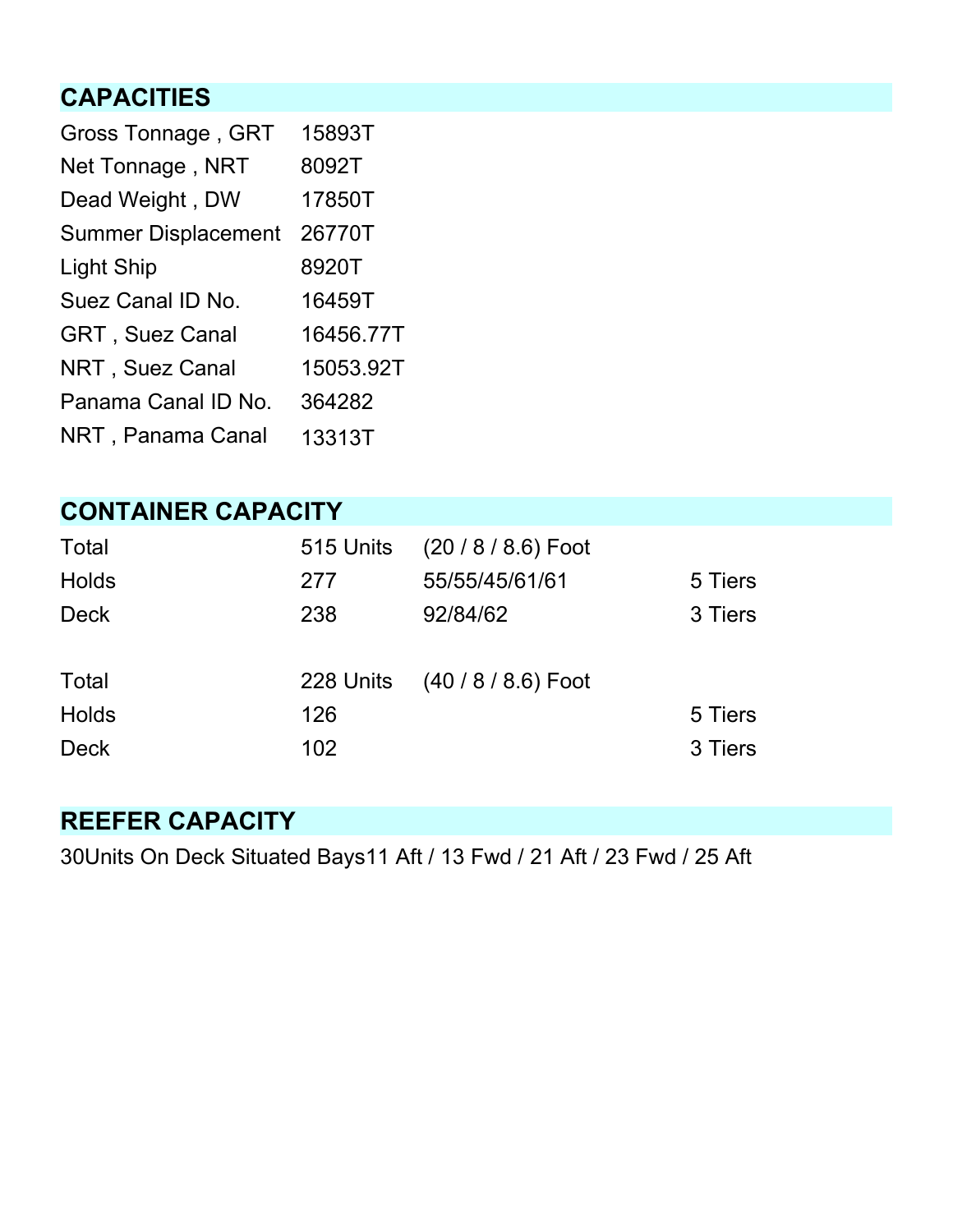| <b>BALE CAPACITY</b> |                      |          |                   |                     |
|----------------------|----------------------|----------|-------------------|---------------------|
| No.1                 | Tween<br><b>Deck</b> | 666 m2   | <b>Lower Hold</b> | 1316 m <sub>2</sub> |
| No.2                 | Tween<br><b>Deck</b> | 3750 m2  | <b>Lower Hold</b> | 3112 m2             |
| No.3                 | Tween<br><b>Deck</b> | 3676 m2  | <b>Lower Hold</b> | 3828 m2             |
| No.4                 | Tween<br><b>Deck</b> | 2443 m2  | <b>Lower Hold</b> | 2010 m2             |
| Garage               |                      | 2595 m2  |                   |                     |
| <b>Total</b>         |                      | 13130 m2 |                   | 10266 m2            |
| <b>Grand Total</b>   |                      |          |                   | 23396 m2            |

# **VEHICLE'S CAPACITY**

| On Lo-Ro Deck With Closed Tween Covers $\cdot$ SQ $-$ 2370 m <sup>2</sup> |                                    |         |
|---------------------------------------------------------------------------|------------------------------------|---------|
| CARS                                                                      | Under 4.20 L $X$ 1.65 B $X$ 1.50 H | 232 Pcs |
| <b>Trucks</b>                                                             | Under6.70 L X 2.50 B X 2.40 H      | 81Pcs   |

#### **TANKS CAPACITY**

| Fuel               | <b>IFO</b> | Abt 1843T       |
|--------------------|------------|-----------------|
|                    | <b>MDO</b> | Abt 516T        |
| <b>Ballast</b>     |            | Abt 4438T       |
| <b>Fresh Water</b> |            | <b>Abt 220T</b> |

# **HOLDS PARTICULARS**

| <b>Holds Particulars</b> |                      | Height   | <b>Distance</b> |
|--------------------------|----------------------|----------|-----------------|
| Length                   | <b>Breadth</b>       |          | Keel-hatch      |
| MinMaxh.sq               | ForeMiddleAfth.sq    | ForeAft  | top             |
| 16.9516.9512.50          | 4.359.0313.707.60    | 6.006.00 | 19.2            |
| 32.6032.6526.10          | 6.8017.4018.2512.50  | 5.905.90 | 15.80           |
| 35.8536.8533.30          | 18.2518.2518.2512.50 | 5.905.90 | 15.80           |
| 15.9516.4512.50          | 18.2515.5012.9012.50 | 6.107.20 | 17.00           |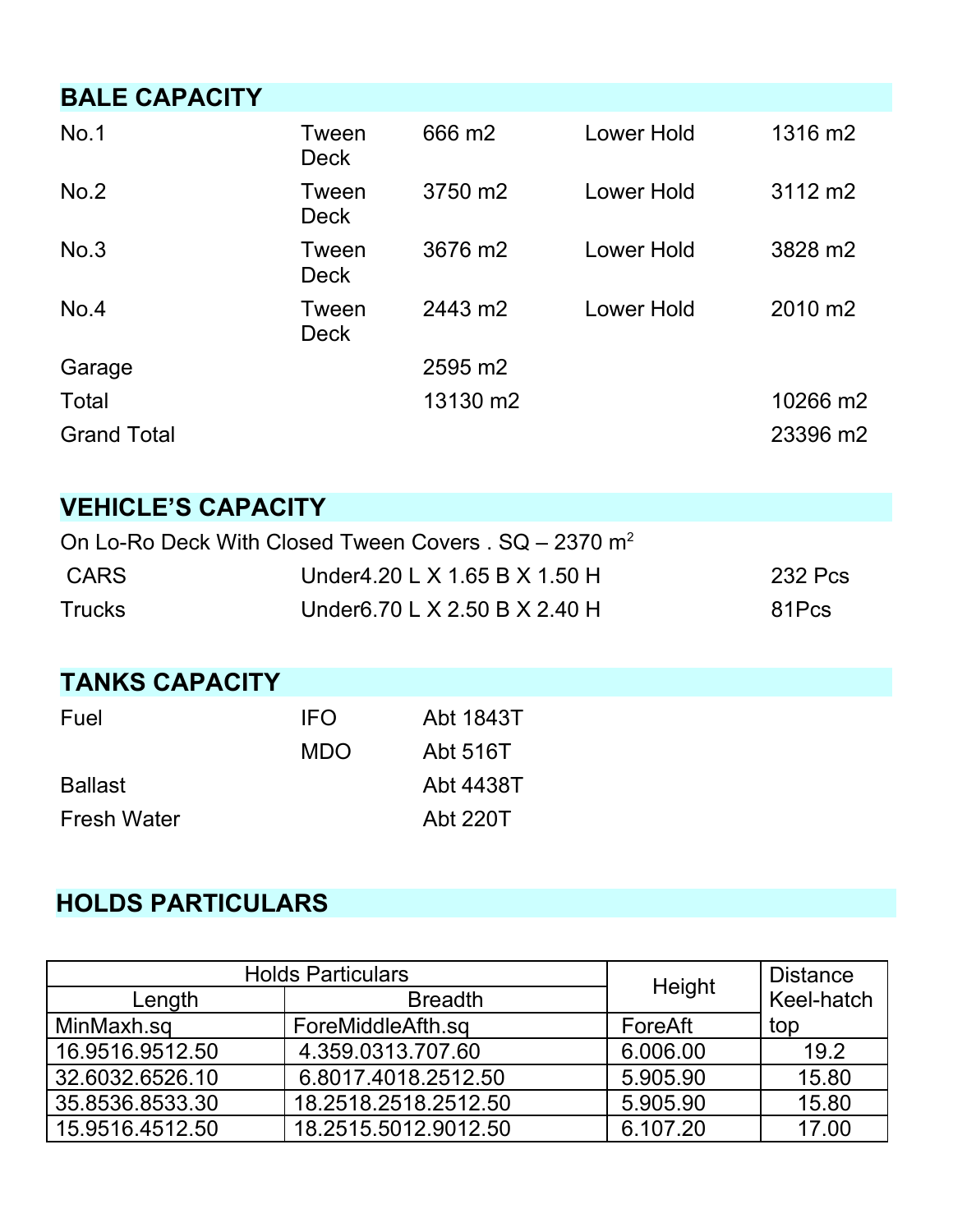# **HATCHES PARTICULARS**

| Hold  | <b>Covers Particulars</b> |                   |  |
|-------|---------------------------|-------------------|--|
|       | <b>Weather Deck</b>       | <b>Tween Deck</b> |  |
| No. 1 | 13.10x7.60m               | 12.50x7.60m       |  |
| No. 2 | 26.40x 12.50m             | 26.10x 12.50m     |  |
| No. 3 | 33.60x 12.50m             | 33.30x 12.50m     |  |
| No. 4 | 12.80x 12.50m             | 12.50x 12.50m     |  |

## **SPECIAL EQUIPMENT**

| <b>Cargo Handling Gear</b> | 1 x 125 Jumbo Derrick (b/w 2&3 hatches)         |
|----------------------------|-------------------------------------------------|
|                            | Outreach - 18.5 m                               |
|                            | 2 x 12.5 Cranes (b/w 1&2 hatches)               |
|                            | Outreach - 22.0 m/ married-25 t                 |
|                            | 2 x 12.5 Cranes (b/w 3&4 hatches)               |
|                            | Outreach - 22.0 m/ married - 25 t               |
| <b>Stern Ramp</b>          | <b>Starboard Side Quarter Stern</b>             |
|                            | 25.0 L x 5.80 B x 4.50 H                        |
|                            | Load On Ramp - 45 t& Load Truck Axis -<br>18.0t |
|                            | Threshold Height Above Keel - abt 11 m          |
|                            | Side Breadth/ Open TW Cover – abt 3.7 m         |

## **ACCOMMODATION**

| Staterooms / Berth     | Total 140 berths, Fully Aircon           |
|------------------------|------------------------------------------|
| Galley                 | <b>All Electrics</b>                     |
|                        | (1) Officers Mess Room                   |
|                        | (1) Crews Mess Room/ Charterer Mess Room |
| Hospital               | 1 x 1 Berth                              |
| <b>Gymnasium Room</b>  | 1 room                                   |
| <b>Quarantine Room</b> | 1 x 1 Berth                              |
| Ship's Office          | (1) Computer, (1) Copier Machine         |
| <b>Washing Machine</b> | $(6)$ Units                              |
| Dryer Machine          | $(3)$ Units                              |
| <b>Swimming Pool</b>   | (1)                                      |